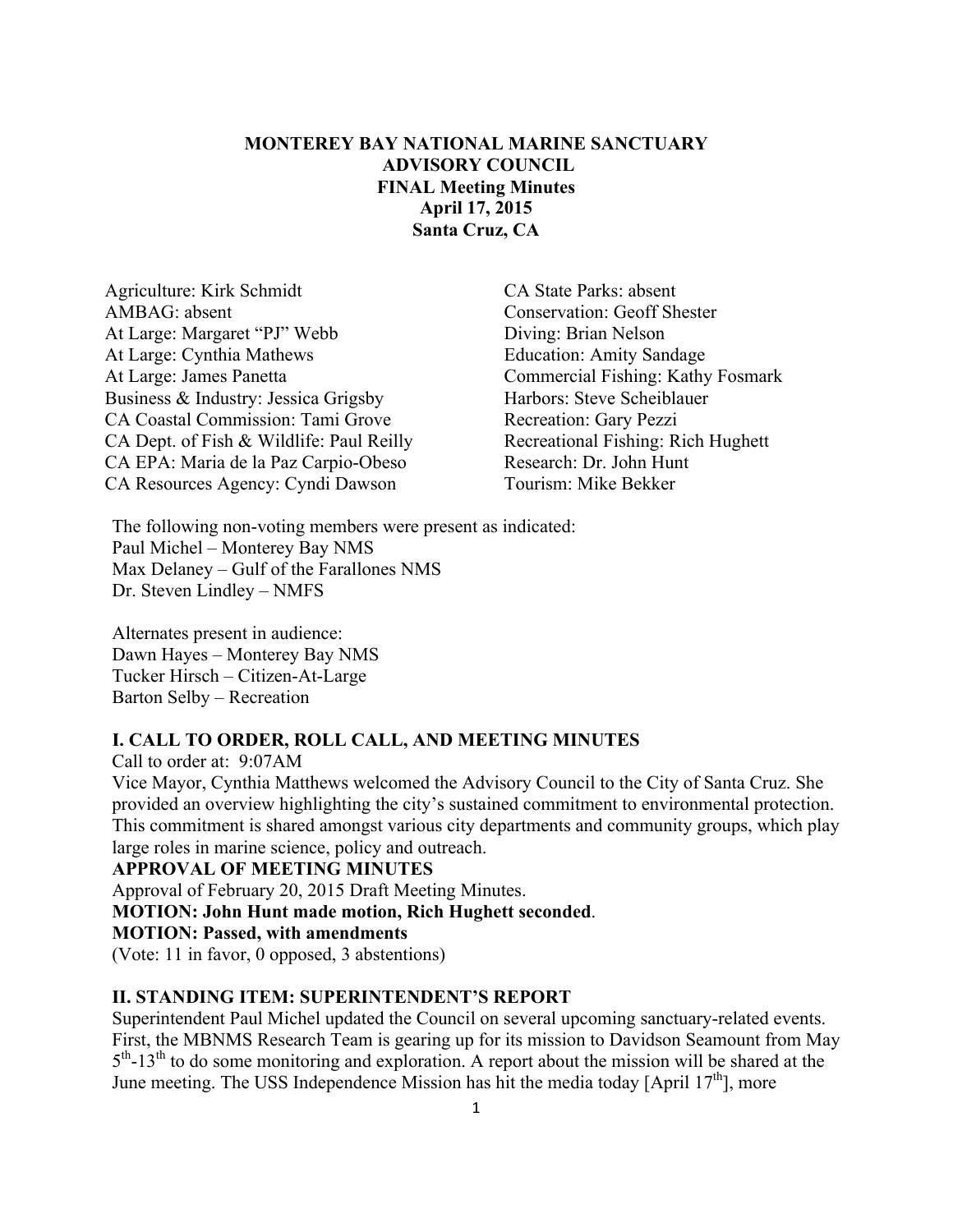information from the mission will be shared with the Advisory Council in the near future. May  $2<sup>nd</sup>$  is the Sanctuary's annual SnapShot Day, an amazing opportunity for citizen science focusing on water quality and its importance to the marine environment. MBNMS, Access Monterey Peninsula (AMP) and the Museum of Monterey have partnered up to provide a new lecture series to the public, called, "Oceans Live Speaker Series." Speakers will bring exciting and interesting lectures about the marine environment to the public. The first lecture will be on April  $29<sup>th</sup>$  at the Museum of Monterey. This series will broadcast live via Your Sanctuary TV. The Sanctuary Exploration Center (SEC) will host its docent graduation celebration on April 28<sup>th</sup>, council members are invited to attend. There will be a nation-wide outreach campaign from June  $26<sup>th</sup>$ -28<sup>th</sup> called, "Get Into Your Sanctuary." More information will be coming soon. Lastly, the recruitment for vacant seats on the council has ended. Seats should be in place by the June meeting.

Q: What is going on with the facility by the Lighthouse in Pacific Grove? A: That was the site for the Pacific Grove Laboratory of National Marine Fisheries Service. It has been closed; staff are at the lab in Santa Cruz and at the MBNMS office in Monterey. The building has been turned over to GSA, the real estate entity of the federal government. It might go on the commercial market if no other federal or state agencies are interested.

Q: In regards to the permit report, there were about 65 permits that were issued in March 2015, it appears ⅓ or so of the permits say "No Permit required." Can you tell us what that means? A: There is an online process applicants must complete in order to submit

applications/authorizations. Sometimes people will submit applications for permits that are not necessary for their intended use or require some modifications or are required by a different agency. Regardless, MBNMS keeps track of all the applications that do require permits and applications that do not.

Q: Are there plans in place to use a NOAA boat for SportsFest in Monterey this year? A: There has been some preliminary planning but more information will be available later this year. Q: The BBC is contracting with NOAA (or MBNMS) for use of a NOAA boat to film whale watching, is that coming up? Does the federal government, NOAA, now contract with companies? A: It is coming up at the end of July and into August. Contracting like that is only done in situations when it meets one of the Sanctuary's primary mission goals, education, research, management. This situation is key to our educational mission.

Max Delaney reported a few events and updates with Gulf of the Farallones National Marine Sanctuary (GFNMS). The GFNMS joint expansion with Cordell Bank National Marine Sanctuary (CBNMS) is moving forward and the final rule is in progress. June  $8<sup>th</sup>$  is the target date for the establishment of the final rule. An expansion celebration on June  $28<sup>th</sup>$  is in the works, 500 people are expected to attend. GFNMS is working with CA State Parks to set up interpretive exhibits. GFNMS media staff have worked to get a story out regarding whale watching etiquette focusing on gray whale migrations and potential impacts from climate change on this whale species. Recently, a 50ft adult male Sperm whale was beached at Sharp Park in Pacifica, CA. California Academy of Sciences will conduct an autopsy, but no update has been provided. The window for big wave surf conditions has passed. As a result, the Maverick's surf contest was unable to be held this year. Next year, GFNMS will work with Cartel Management earlier in the planning stages to account for the permitting process. The North-Central California Coast and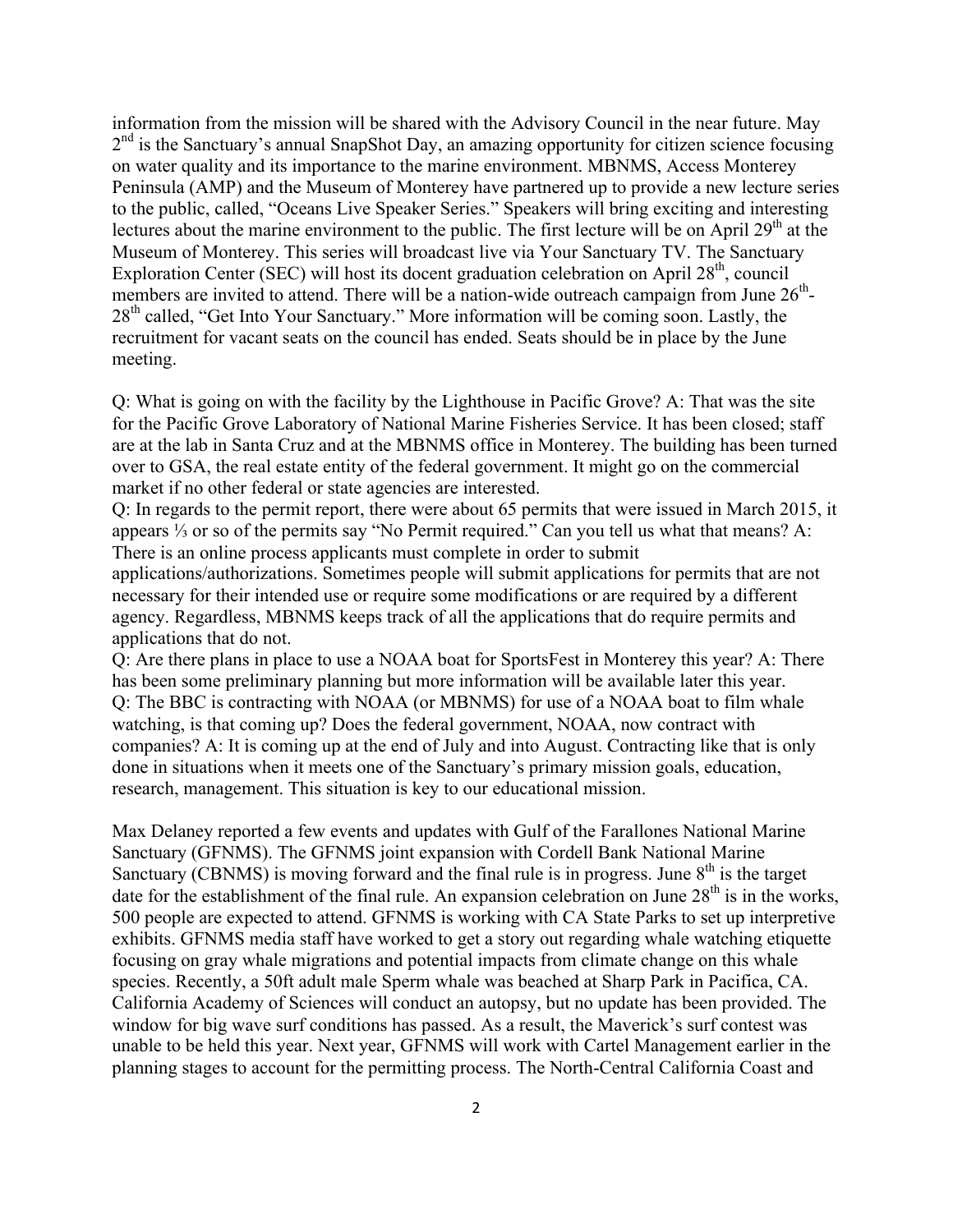Ocean Climate-Smart Adaptation Project completed a vulnerability assessment. This assessment included input from 40 scientists and managers including Monterey Bay staff, detailing the vulnerability of 44 different species, habitats and ecosystem services in the north central coast area. The report will be out soon, and was submitted to the Office of National Marine Sanctuaries Conservation Science Series. A working group was formed from the GFNMS Advisory Council to make recommendations related to potential adaptive management strategies for climate change. First meeting is planned for April 22nd in Oakland. For more information contact Sara Hutto or Max Delaney. On April 10<sup>th</sup>, a retirement party was held for Zeke Grader, the executive director for Pacific Coast Federation of Fishermen's Associations (PCFFA) and the Institute for Fisheries Resources. He was an early advocate for sustainability in fisheries, involved in salmon restoration efforts over the years and advocated for the protection of white sharks. Tim Sloane will be the new executive director of the PCFFA.

Q: If a Sperm whale lands on the beach in front of a hotel, who removes it? A: If it is on State Park property, it usually stays put. It is technically still protected under the Marine Mammal Protection Act.

Q: With the sanctuary expansion, has there been an increase in the budget? A: At present GFNMS is working with current staff and resources.

Q: Where can you find information on the designation document, or is it being integrated in the GFNMS-CBNMS joint designation document? A: Links to all those documents are on the GFNMS website.

Q: Is fisheries management authority language in the new designation document? Is the same language in the expansion document, or have they integrated the existing language from the previous designation document? A: There have been language changes in the expansion document. In terms of the expansion area, it should be clearly defined that the Sanctuary's role does not duplicate fisheries management. If there were issues that came up in the Pacific Fishery Management Council meeting or in the comments on the EIS, then those will be addressed in the response to comments, which will be attached to the final expansion document.

## **III. PUBLIC COMMENT FOR ITEMS NOT ON THE AGENDA**

#### Public Comment:

Laura Kasa – Santa Cruz Redwoods National Monument

I would like the SAC to consider writing a resolution in support of designation of the SC Redwoods National Monument.

#### **IV. INFORMATION ITEM: CHARTER REVISION UPDATE**

PJ commended the efforts of the subcommittee for all of the time it took to revise the charter and protocols. Deputy Superintendent, Dawn Hayes reported on the Charter Revision update. One of the goals of this process was to modify sections of the current Charter in order to closely reflect the Office of National Marine Sanctuaries (ONMS) model charter. Some of the main revisions included: discarding Roberts Rules of Order; clearing up incongruous language; combining the protocols into the Charter; clarifying term limits of primary and alternate council members; and allowing external parties to participate in the review panel of new member applicants. This process should be completed in time for the next Sanctuary Advisory Council meeting in June.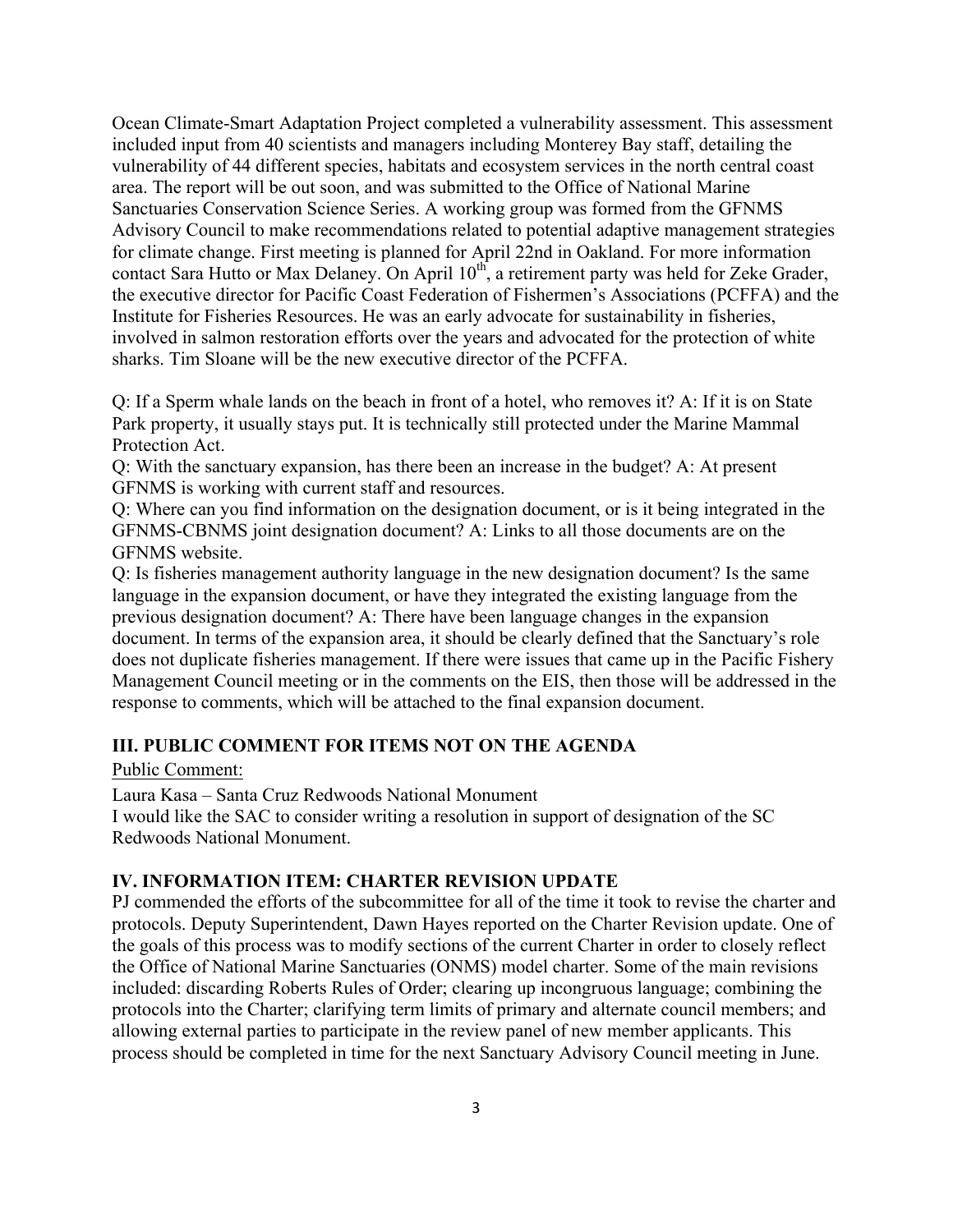Advisory Council Member Discussion:

Q: Did you address the youth seat? A: It can no longer be called a "youth seat," it is now a "college seat."

Q: Is there language stating the process of the Research Activities Panel (RAP) to review documents for the Advisory Council? A: The Charter should inform the RAP on how it is operating. All of the working groups report to the Advisory Council. None of the working groups present directly to the Sanctuary Superintendent. The Advisory Council can request the RAP (or other working group) to work on a particular project, or members of the RAP can bring something they feel is of interest to the council.

Q: Where are we now with the process? A: The most recent draft is with Headquarters. We're not sure if it'll go through because there may be an issue regarding the rotation of seats when a member vacates a primary seat and what that means for the alternate's term.

Q: Will the length of the term for the college seat be the same as for other members? A: That was not addressed, but will be looked into and shared with the council.

# **V. INFORMATION ITEM: CONDITION REPORT AND MANAGEMENT PLAN PROCESS SCHEDULE UPDATE**

#### **Condition Report**

Paul reported on the 2015 Draft Condition Report (CR) update, which involves updating status rating and/or recent trend if new information is available and new information indicates a change is needed. There are 17 standardized questions within the CR, organized by estuary, nearshore and offshore environments. Each standard question is answered using a "status and trends" reporting system. Status ratings have a customized basis for judgement statements and indicate whether new information shows a status has changed from one category to another in the last five to six years. Trends are based on information available from the last condition report and reflect any significant alterations to the previous trend. The preliminary results suggest there is new information available indicating a change in status rating or trend since 2009. In some cases, management efforts have resulted in improvements to resource status or recent trend. Some new information indicates new concerns for Sanctuary resources and potential focus for management attention. Lastly, the Davidson Seamount environment was evaluated for the first time. Paul noted this CR contains preliminary findings. After the draft report has been reviewed and finalized, it will be shared with the council in June or August.

#### Advisory Council Member Discussion:

Q: Who will be on the peer review team? A: That hasn't been determined yet, but it will likely be a mixture of Sanctuary staff and RAP members.

Q: How does the condition report deal with the fact that change is constant? A: It does in a way, but we are trying to focus on what we can attribute to management actions and to reflect the observed changes. Because the ocean is always changing, it depends on when the snapshot is taken.

Q: How do you deal with the intensity of certain issues vs. other issues that may not get as much attention? A: One of the goals is to keep this report open to interpretation and not focus on one aspect. From that process, the focus was geared toward the presence of new information. This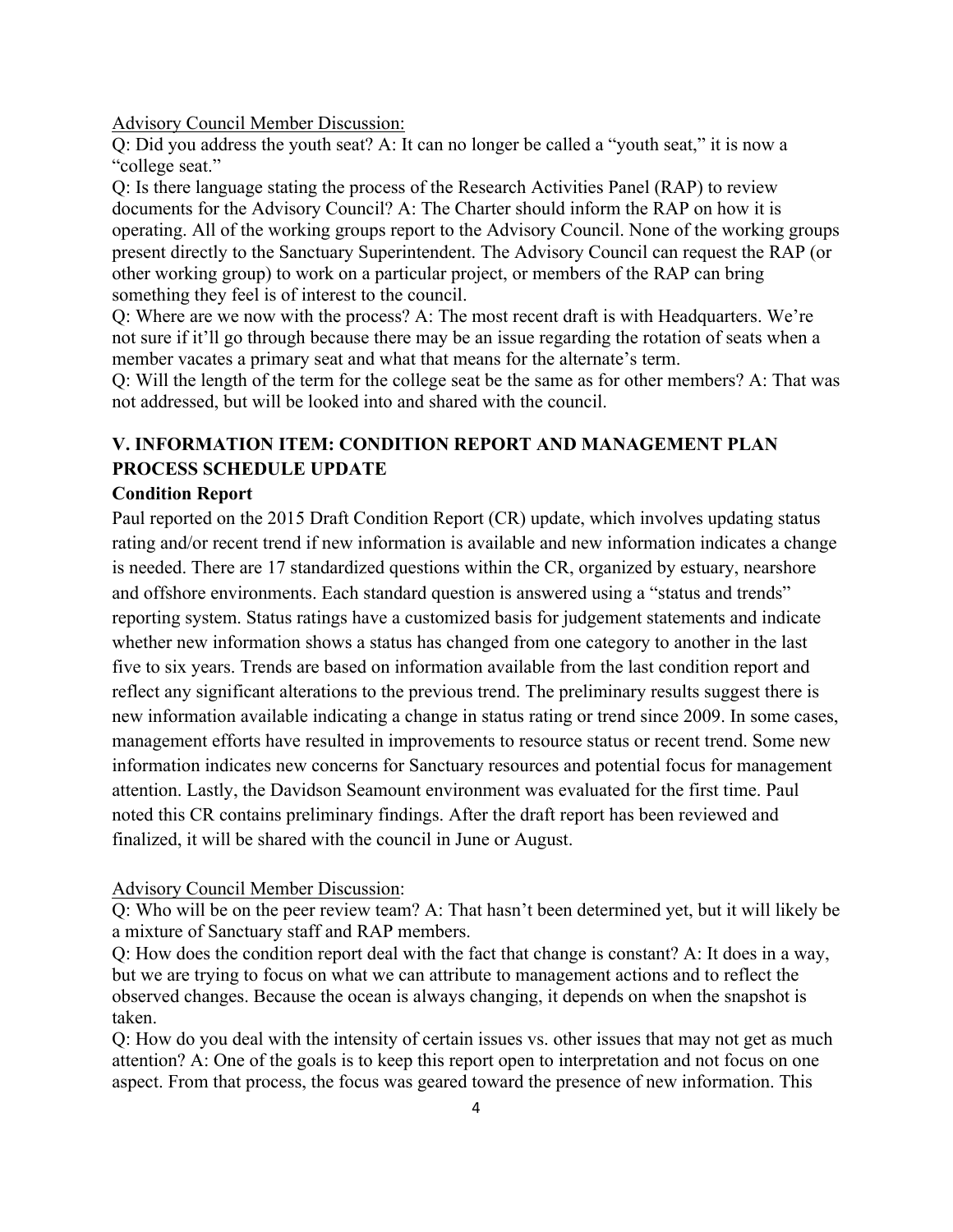will be something to keep in mind during the peer review process. The overall intent of this report is to motivate progress and improve our understanding of the changes occurring in the Sanctuary.

Q: Some of these questions are very specific about certain activities, how specific will it get vs. lumping categories together? A: That has been recognized and one of the reasons why we do this prior to management plan update review. This report will help us determine areas that need more attention and require additional information. It should help not just in management plan review but also in site management.

Q: How do we deal with this information if we don't have a baseline and we don't understand what a historically pristine environment is? A: The best thing to do is to not merely focus on the status and trend metrics but also read the rest of the report containing the reasons for characterizing the metrics and specifics on how the data were analyzed.

Q: How long does it take the Pacific Ocean to circulate? Do we have any knowledge as to what that cycle is? A: There are about 7-8 different gyres in the world's oceans. We know it has taken about four years for some of the debris to circulate. We also know about decadal patterns. There are trends that occur over broader timescales: seasonal to thousands of years.

Q: Is this going to be available in draft form for review to anybody i.e. stakeholders? Without reviewing the document, other processes may not be able to provide input and provide the latest information. A: This process has involved staff reaching out to all whom they know who have done the research and these people have provided the latest information and assessments of the questions within the report.

Q: How far back do these condition reports go if they are supposed to be done every five years? A: State of the Sanctuary was done in 2002 to kick off first management plan review; one was completed in 2009 and one in 2015.

## **Management Plan Process Schedule: Implementation Status Update**

Dawn Hayes shared the initial results of the implementation status review. She outlined the level of completion, major accomplishments and status of the strategies for each action plan within the MBNMS Management Plan. A variety of major accomplishments were reported; some included protecting specific habitats, implementing streamlined permit guidelines, completing ecological assessments related to emergency response, scientific studies, improved communication collaborating with different agencies and stakeholders, influencing regulatory changes, ongoing outreach and education efforts, etc. Additionally, action plans varied in level of completion across the board. A majority of the action plans are still relevant but may require some degree of revision or necessary updates. Some of the relevant action plans include (but are not limited to) the following: Coastal Armoring, Desalination, SIMoN, Ocean Literacy and Constituent Building, Beach Closures and Microbial Contamination, Water Quality Protection Program and Motorized Personal Watercraft. A handful of action plans have since been completed and/or are no longer relevant and necessitate a major review. Some of those plans include: Big Sur, Tidepool Protection, Introduced Species, MPAs, and Cruise Ship Discharges. Overall, significant progress has been made on implementing the MBNMS 2008 Management Plan, a significant amount of relevant work remains and new action plans will result from emerging issues.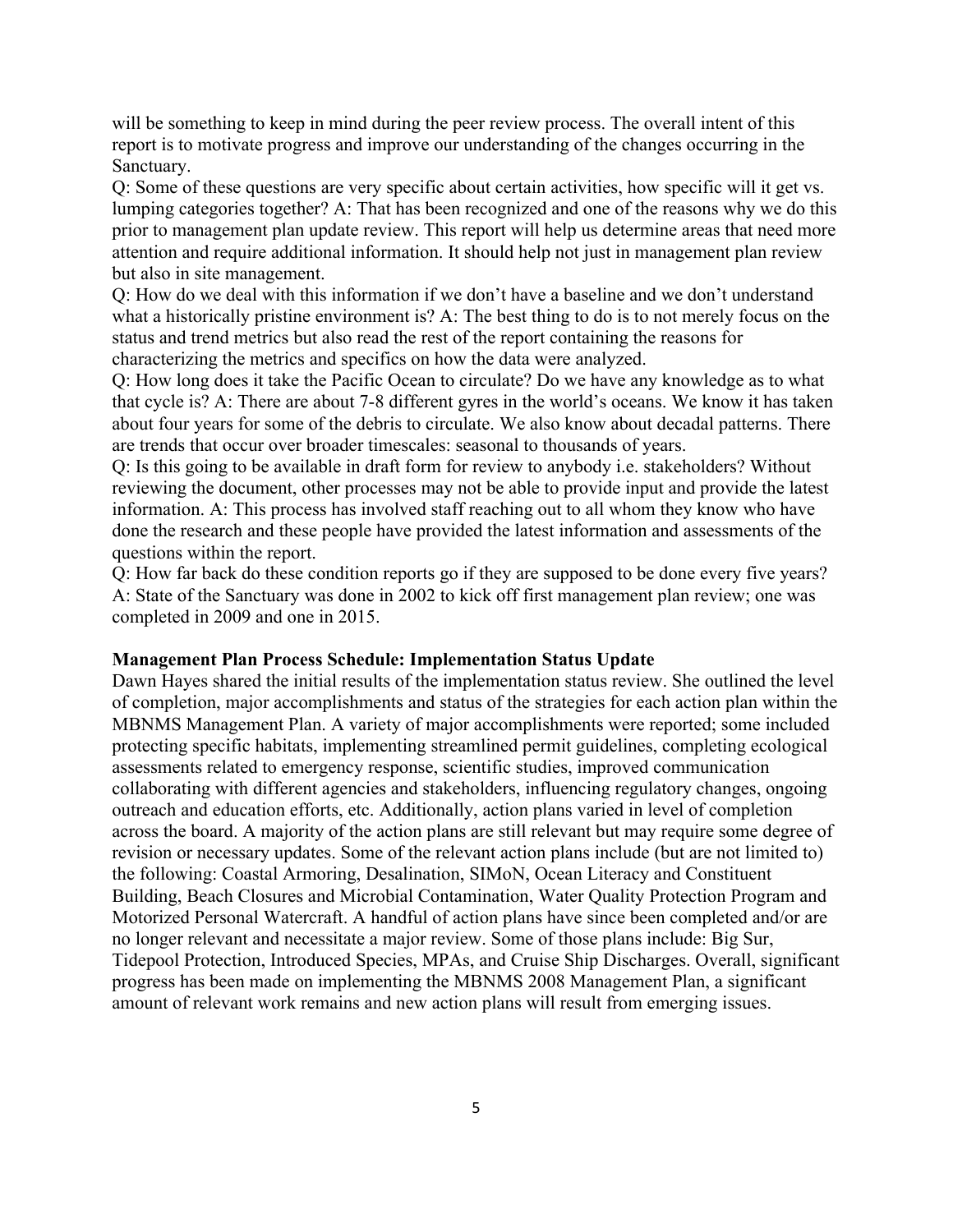Advisory Council Member Discussion:

Q: Are the actions and efforts made by the Sanctuary Foundation incorporated in the results? A: No, that is completely separate because the California Marine Sanctuary Foundation has been working with the State separately from MBNMS on implementing the education and outreach for the state MPAs. Some work has been done with the Foundation on the development of those materials, but it was not part of this action plan.

Q: Is the reason MERITO is no longer operating due to lack of funding? A: Yes, that is correct. Q: Was there a budget established for the MERITO program? A: It wasn't a permanent budget; it was initially funded with grant money through the Office of National Marine Sanctuaries. Funding was over three years on a decreasing level. The MERITO budget lost its funding due to the culmination of the economic collapse and dwindling NOAA budgets.

Q: Could we share the budgets needed for ocean literacy programs and compare programs needing large vs. small budgets? A: That is a good idea and has been noted to identify in the future.

Q: Do you fund and coordinate First Flush and Snapshot Day or just assemble information? A: No, it depends on the budget. Those programs usually involve shared coordination with other entities but last year was the first time all of it was done by MBNMS.

Q: Is there any thinking that the existing regulation for the Mavericks conditional season zone needs to be modified? A: That was not identified in this initial review of what is in the MPWC action plan. That topic can be addressed during the scoping meetings.

Q: Is scoping in year one of this management plan update process? A: Yes.

Q: Will there be a proposed list of management plan items for consideration in the update?

A: That is the next step. This is our first take on the accomplishments from the management plan. The next step will be to hear what we are proposing and what you'll be proposing.

Q: What will the process be on the development of action plan proposals with regard to input from partners, municipalities, stakeholders, etc.? A: The scoping process will be soliciting input from other agencies, stakeholders and municipalities. Scoping can involve public meetings and one-on-one meetings with other agencies. Scoping meetings are intended to occur this summer/fall, more information to come.

Q: Which activities are you responsible for and which are you partnered with? A: In the new plan, we will be looking at objectives where we lead, where we collaborate and in some cases where a different agency is the lead. Because there are so many moving parts, it would be useful to identify those roles.

Q: During the scoping process, where do Advisory Council seats get a chance to weigh-in? A: For scoping we will have a session with the Advisory Council. There will also be open public scoping to include workshops and an open comment period. Additionally, MBNMS will be scoping with Advisory Council members, and identify specific working groups focusing on specific issues.

## **VI. STANDING ITEM: WORKING GROUP UPDATES**

Conservation: The Conservation Working Group met earlier this month in Monterey. The CWG received a presentation on water quality issues. Concerns were raised on the idea for the SAC to get an update from Bridget Hoover on other water quality issues, specifically the agriculture waiver and the Sanctuary's involvement with it. Looked at two priority topics from the CWG's work plan: continued Leatherback work and whale entanglements. The CWG expressed an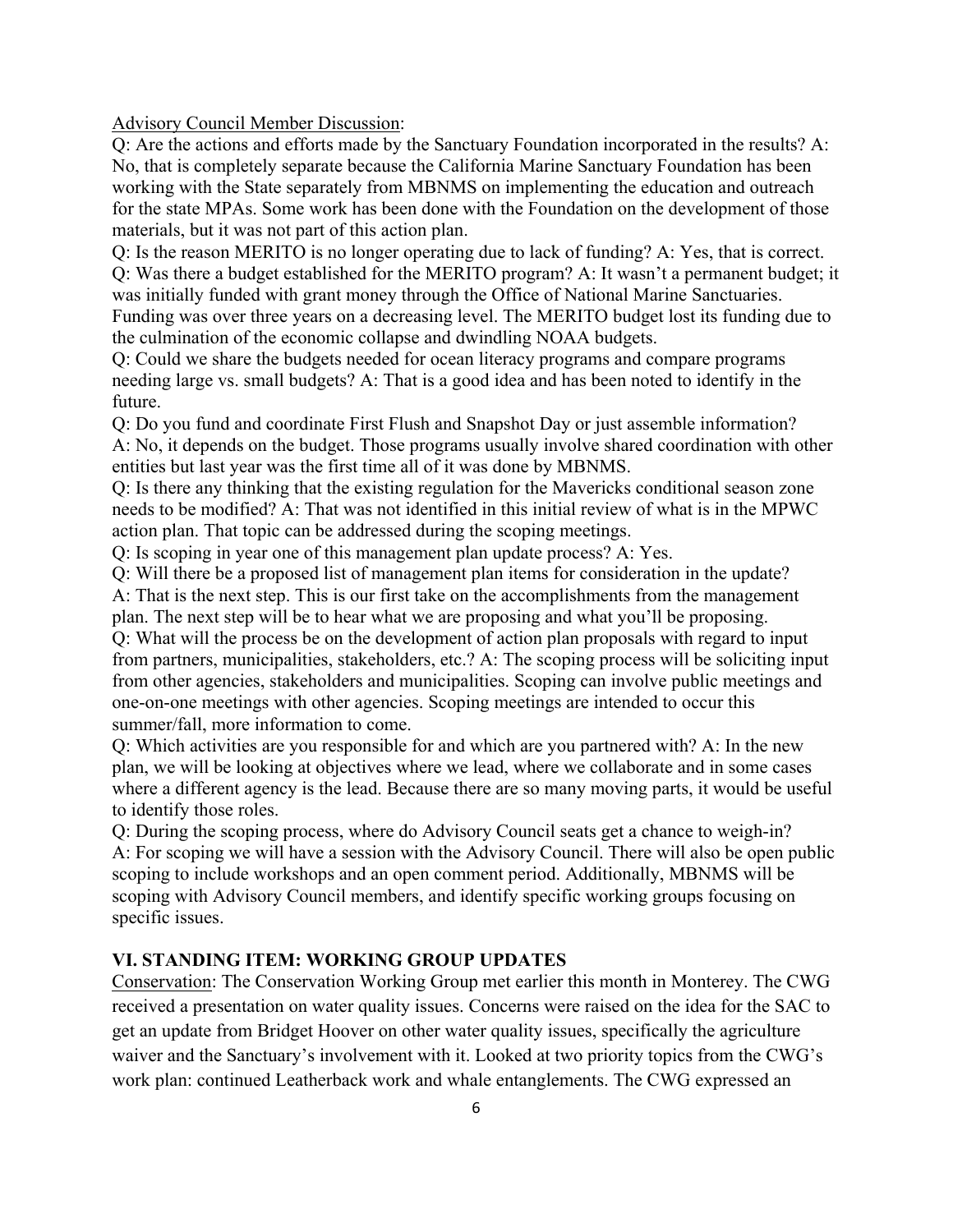interest to provide an information item at the June meeting to the Advisory Council with information related to whale entanglements and international and local collaboration for Leatherback Sea Turtles.

Q: What is it that you are bringing to the Advisory Council that isn't already being done with the issue with whale entanglements? A: The CWG has made a data request to the agency on whale entanglements from years 2000 to 2014 as well as efforts associated with disentanglements and gear removal projects. The CWG would like to present this information in a future council meeting.

Q: Are there resources with agencies regarding whale entanglement data? A: Yes, NMFS is one option. It would be a good idea to get a presentation by somebody with the federal agency involved in this issue.

Education: The Sanctuary Education Panel (SEP) is looking forward to having the primary seat filled soon. Once that seat is filled, the SEP will evaluate how it has been functioning and how it will function in the future with respect to the Monterey Bay Environmental Educators network (MBEE) since most SEP members are part of the MBEE network. The SEP will continue to process and disseminate information to educators in the area. The SEP would also be looking into identifying potential projects for the future. The *Sanctuary Currents* Symposium will be on April 25<sup>th</sup> at CSU Monterey Bay, with a citizen science theme. On May 9<sup>th</sup> the Monterey County Office of Education will host a Science Technology Engineering and Math (STEM) expo emphasizing environmental science for Monterey County teachers.

Research: Two new members joined the Research Activities Panel (RAP) to fill the nearshore ecology seat and the conservation biology seat. The RAP has been working with MBNMS staff on the condition report. Andrew DeVogelaere and Steve Lonhart met with the Federal Bureau of Ocean Energy Management to discuss a rocky intertidal monitoring program. That program is financially supported by the Federal Bureau of Ocean Energy Management. In relation to the rocky intertidal monitoring program, the RAP discussed monitoring the sand community, which has typically been done by the Beach COMBERS group. This monitoring program is very important for creating baseline information for natural resource damage assessments in the event of a spill. Next RAP meeting will be on July 10<sup>th</sup>, meeting information is on the RAP's website.

Recreation and Tourism: A new template has been completed for Recreation and Tourism newsletter. The Recreation and Tourism Subcommittee is currently in the process of switching over all of its contacts to the Foundation Constant Contact site. The next newsletter will be out after approval from the Sanctuary and there are plans of having another meeting in May. Since the last meeting, there is not a lot of recognition on what the National Marine Sanctuaries system actually is from the general public. A lot of marketing and advertising efforts are required to really increase brand recognition. Some effort has gone into getting businesses to use the Sanctuary logo in their marketing, but a lot more could be done.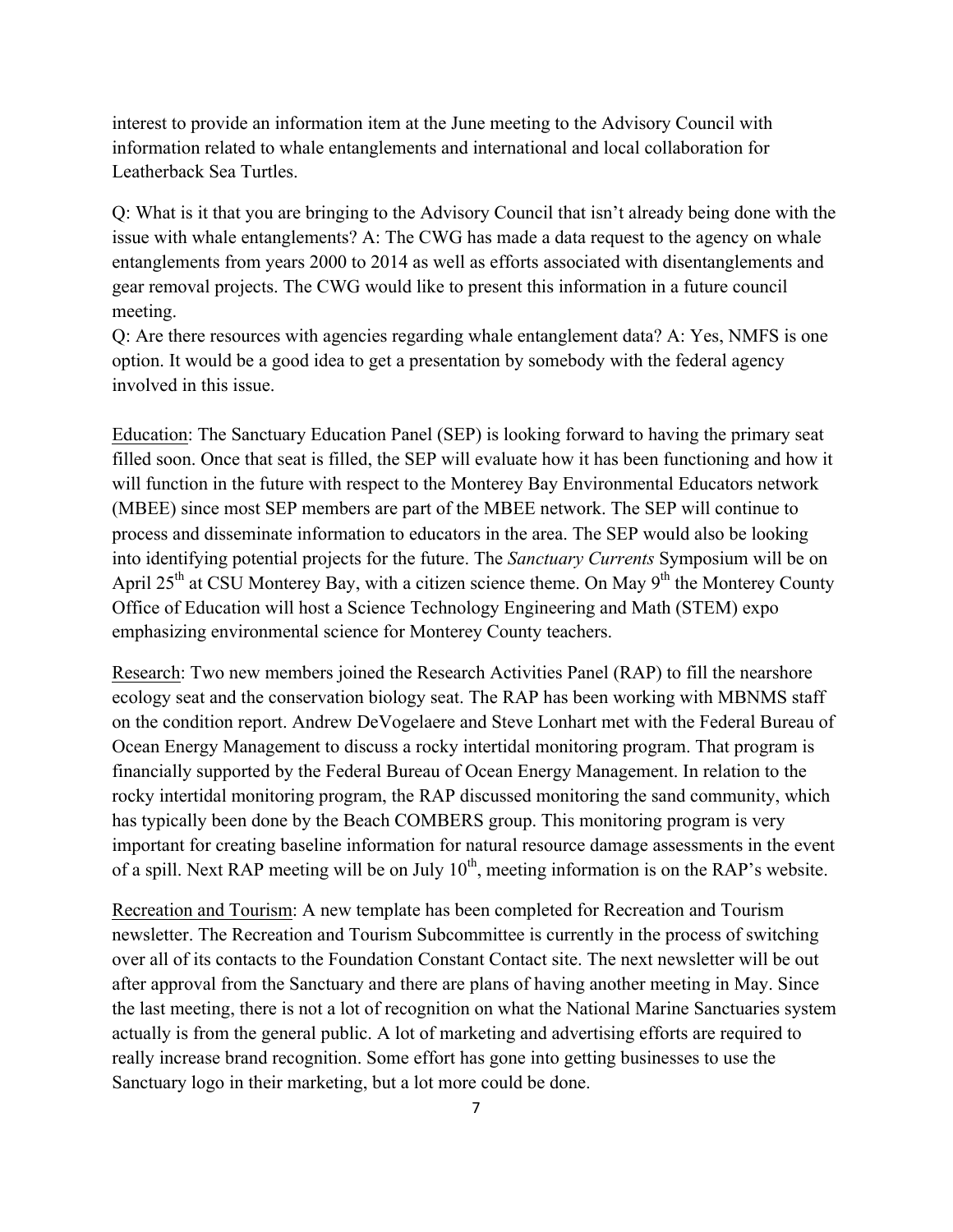## **VII. STANDING ITEM: ADVISORY COUNCIL MEMBER ANNOUNCEMENTS/REPORTS**

Kirk –the Agriculture Water Quality Alliance (AQWA) is being rejuvenated and Pam Krone-Davis is undertaking three different levels of involvement with agriculture. She is spending a lot of time on Santa Rita Creek, working with and trying to coordinate with NRCS and farmers. Pam is also working on creating a community dialog in Pajaro Valley on water quality issues and efforts in the lower Tembladero area.

Mike – Tourism for the summer season has started off with a bang and has recently tapered off. A lot of international tour groups will be coming to this peninsula. There is a need to translate education materials and look into communicating with these tour buses and tour guides.

Gary – Community fundraiser for the Santa Cruz chapter of the Surfrider Foundation will be held on April  $24<sup>th</sup>$  at Moe's Alley.

Jessica – For businesses, the spring break season brought a large influx of people to the central coast. Now we are preparing for the summer season for the waves of people coming back to the coast.

Jimmy – Recently came across a case of abalone poaching. There was a case down in Big Sur in which three men were caught by CA Fish andWildlife.

Kathy – Dungeness crab fishery is coming to a close, most people have taken traps out of the water because commercial salmon fishing will be open in May through August. Salmon fishermen have not received any catch limits only size limits.

Geoff – The sardine fishery recently closed and has been a controversial issue. On a positive note, the federal government took immediate action to close this fishery and voted to prevent new fisheries from developing on forage fish without first understanding the ecological consequences. The Pacific Fishery Management Council (PFMC) had a scoping meeting for its essential fish habitat amendments to its groundfish plan. In June, the PFMC is scheduled to take final action on implementing hard bycatch caps on some of the endangered species in the drift gillnet fishery.

PJ – Cambria was named one of the top cities in California in terms of how little water it uses. A positive partnership has been formed with the Coastal Discovery Center and Carolyn Skinder, Stewardship Travel programs, the Chambers of Commerce and the Visitors Bureau and to do Sanctuary outreach in hotels and businesses in the area especially with education and outreach materials interpreted for Chinese tourists. There is still a conflict with regard to the influx of tourists and water usage.

Paul M. – MBNMS will be working with local partners for another Monterey Beach SportsFest to take place this year, October  $3^{rd}\&4^{th}$ . It will include events such as ocean water polo, SUP races, beach volleyball, and music. You will need to register in order to participate in the events.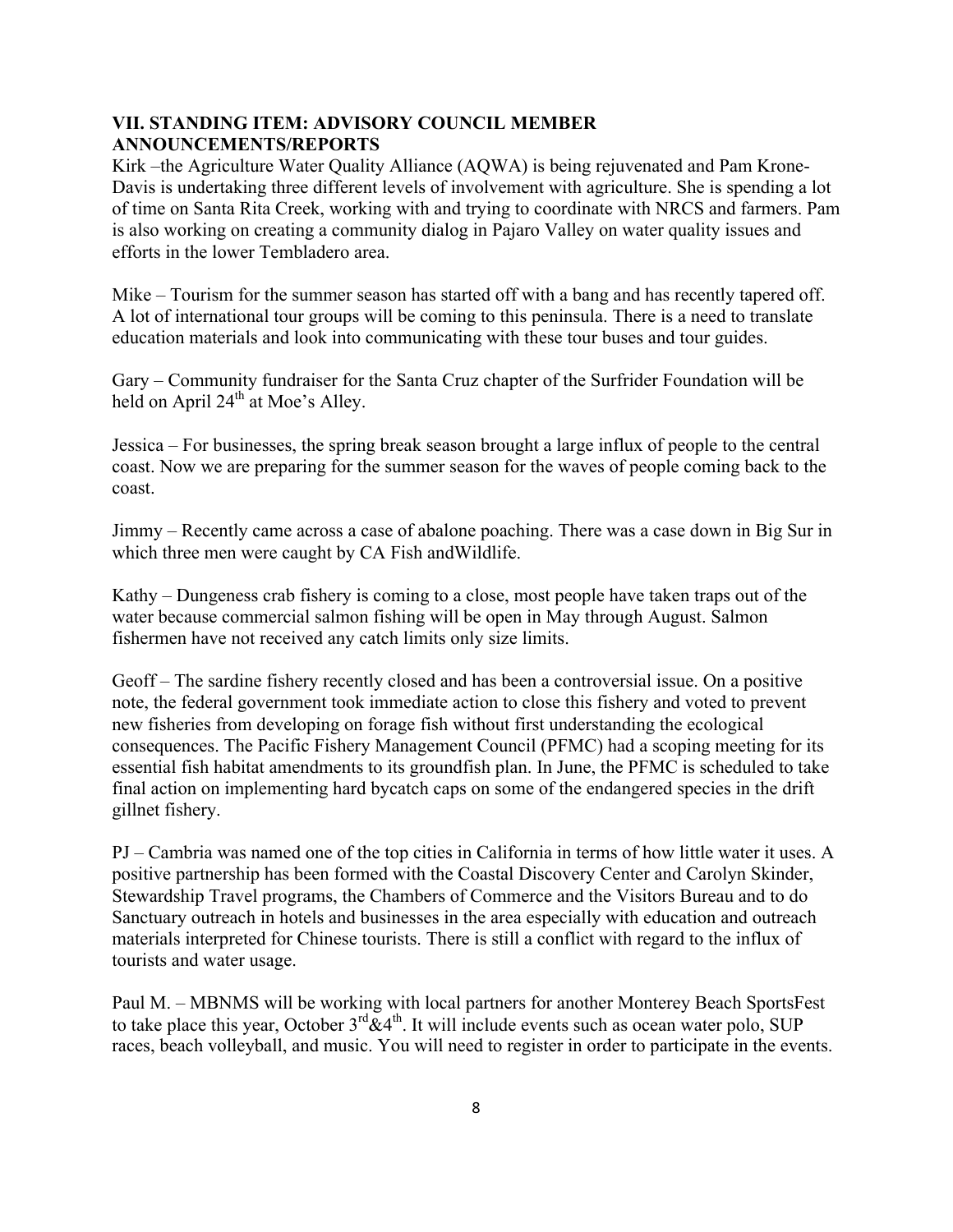It is open to the public. Go to the SportsFest website for more information. We are also planning for Get Into Your Sanctuary, June  $27<sup>th</sup>$ -28<sup>th</sup>.

Cyndi- The Secretary of the Natural Resources Agency, John Laird convened a meeting of the Marine Protected Area statewide leadership team. The main idea to consider as agencies move into this new phase of MPA monitoring is to broaden the scope within the agencies working together. A lot of discussion has focused on water quality issues. It is important to emphasize the need for inter-agency collaboration involving work across jurisdictions. These agencies are all working towards a common goal: ocean health. A work plan will be developed over the next several months. On April  $29<sup>th</sup>$ , the MPA collaboratives meeting will be in San Pedro at the Cabrillo Aquarium to discuss this partnership approach.

Mariela –April 7<sup>th</sup> marked an important date for the State Water Resource Control Board in terms of adopting two major policies: coastal cooling and the trash amendment. The Moss Landing power plant requested an extension to the compliance of the OTC coastal cooling policy. That was adopted and passed. The second policy deals with the water quality control plans related to the trash amendment. This amendment includes lakes, rivers and ocean. It is now in the process of acquiring all the necessary information and identifying the effective date. Another priority project involves desalination facilities and brine discharges. A final draft trash amendment and final draft staff report were released. Staff are in the process of responding to comments and should be done before May  $5<sup>th</sup>$  when the desalination amendment will be presented to the Board.

Brian – Dive season in full swing and dive organizations in Monterey are doing quite well. Last newsletter went out on March  $25<sup>th</sup>$ . There has been interest expressed by groups who want to pursue collection efforts of the bryozoan *Watersipora* in the harbors. In regards to Sanctuary branding efforts, tourism and cruise ships may be an opportunity for education and outreach.

Paul R. – Slow start to salmon recreational fishing season. The Department has a statewide project, the California Recreational Fisheries Survey involving approximately 75 scientific aids conducting surveys out on the docks, along the water front, along the beaches, piers, etc. During opening weekend, (April 4<sup>th</sup>) samplers were at Santa Cruz harbor one day and at Moss Landing Harbor for the other day. The scientific aids interviewed 324 anglers and a total of 45 salmon were caught. Last weekend, samplers were at the same locations in Santa Cruz and Moss Landing and interviewed 287 anglers, 94 salmon were caught. The recreational season opened for abalone fishing on the north coast on April 1<sup>st</sup>. On the Sonoma County coast, three people perished in an Abalone harvesting accident.

Rich – Next month is Monterey Bay Youth Outdoor Day at the Santa Cruz County fairgrounds. Rich will be teaching fly fishing. He would like some help in planning another fishing photo contest this year. He recently helped Peggy Stapp with whale studies and had a great experience to see so many whales and dolphins.

Amity – Santa Cruz Office of Education will have similar STEM event in the fall. Those events are for public school teachers. The SEP and MBEE network are always seeking ways to get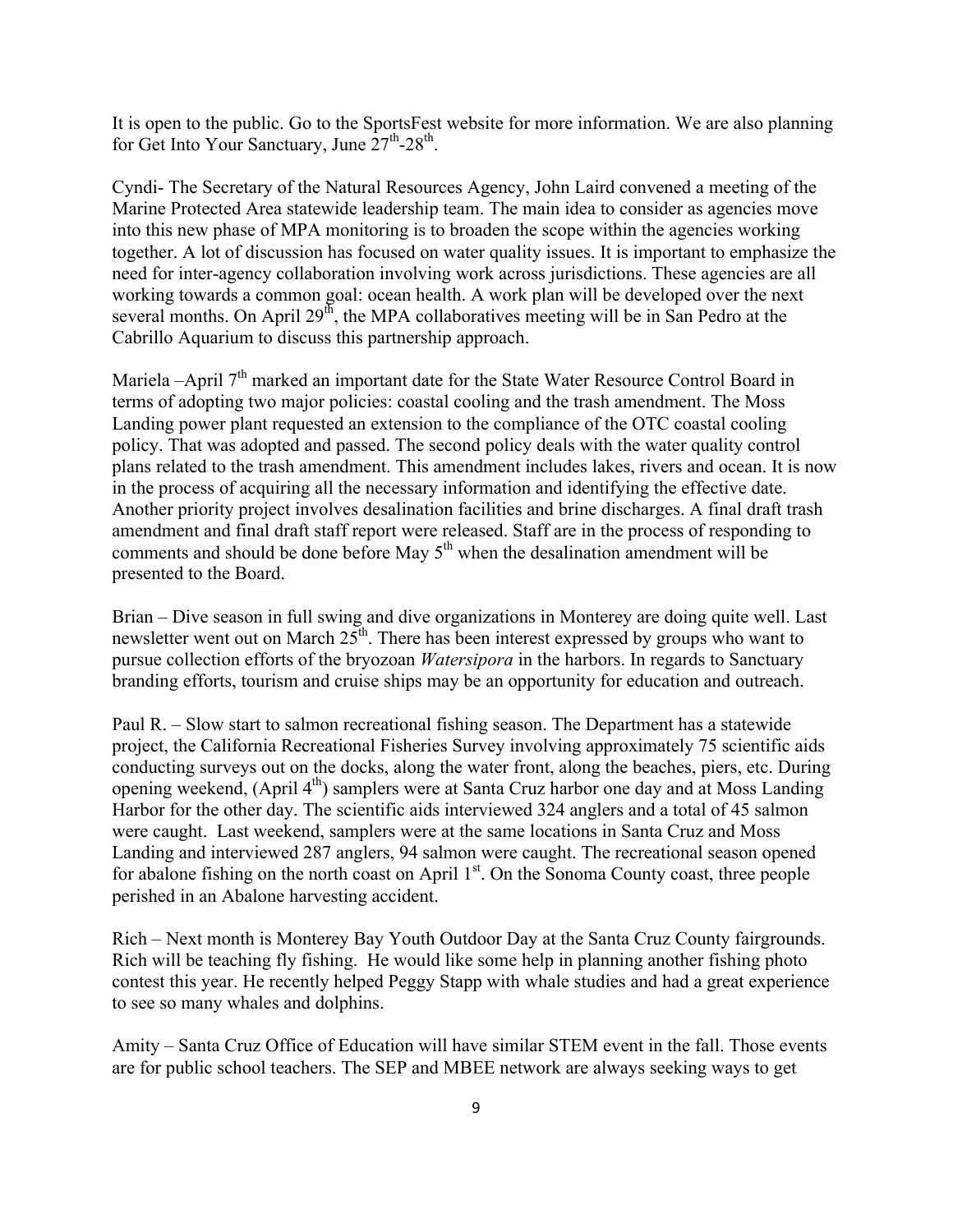environmental education information out to teaches as part of instruction. The State has adopted new science education standards. The curriculum framework is supposed to be released soon.

Steve S. – Invited to participate on a panel discussion on Sanctuaries at the Oregon Ocean Policy Advisory Council scheduled for May  $7<sup>th</sup>$ . There was some media attention regarding the closure of one of the launch ramps prior to salmon season due to a large influx of sea lions. It was reopened on opening weekend for salmon season. The Pacific Fishery Management Council decision to close the sardine fishery is not surprising. Management measures were working as intended.

## **VIII. INFORMATION ITEM: OLE PRIORITIES AND WEST COAST DIVISION MERGING**

Dayna Matthews from the NOAA Office of Law Enforcement (OLE) spoke about the latest merger, staffing and OLE priorities. The West Coast Division merger commenced in June 2014 with the appointment of assistant director William Giles. Dayna provided some advantages to merging including more consistency in policy for enforcing the Endangered Species Act (ESA), common fisheries management plans and management efficiencies (i.e. budgeting and consolidating offices). Some staffing changes have resulted from the mergers. Dayna went into more detail on the planned staffing model and informed the council that the West Coast Division will move towards operating with a central hub of agents out of Long Beach and central California. Next, Dayna defined the 2012-2017 enforcement priorities: high, medium and low. High priorities identify areas of significant importance to NOAA, NMFS, OLE, stakeholders and the public and require the greatest attention to ensure the sustainability of the identified resources or program. For example, discharges, vessel groundings and vehicular operations are high priorities. Medium priorities identify areas requiring continued attention by OLE to maintain the desired level of compliance to obtain maximum protection of the resource or program. Examples include prohibited taking or possession of historical artifacts, protected marine resources, restricted areas and Marine Protected Areas. Low priorities are designated when a program or area is receiving a high degree of compliance by industry and the public. Additionally, violations could be minor or technical in nature and have little to no impact on the resource. Lastly, Dayna spoke about the General Counsel Enforcement Section, NOAA's civil prosecutor. Information on the General Counsel Enforcement Section can be found here:

http://www.gc.noaa.gov/enforce-office.html. Overall, he would like to reengage with the west coast sanctuaries by attending Advisory Council meetings and participating in conference calls more regularly.

#### Advisory Council Member Discussion:

Q: A year from now, what will law enforcement look like in this area? A: Per the plan and the way it's progressing, you will see Enforcement Officers in San Diego, Long Beach and Monterey Bay. You will see agents in Long Beach and San Diego. As you go up the coast, you'll also have the supervisory Enforcement Officer at the US Coast Guard station in Alameda. Another agent is located in Santa Rosa. Finally you will have an agent up in Eureka.

Q: Will you continue to have officers on USCG vessels? A: Yes.

Q: From a law enforcement perspective on cetacean harassment from boats in relation to distance would a distance regulation in any way assist enforcement? A: Yes, we have seen multiple cases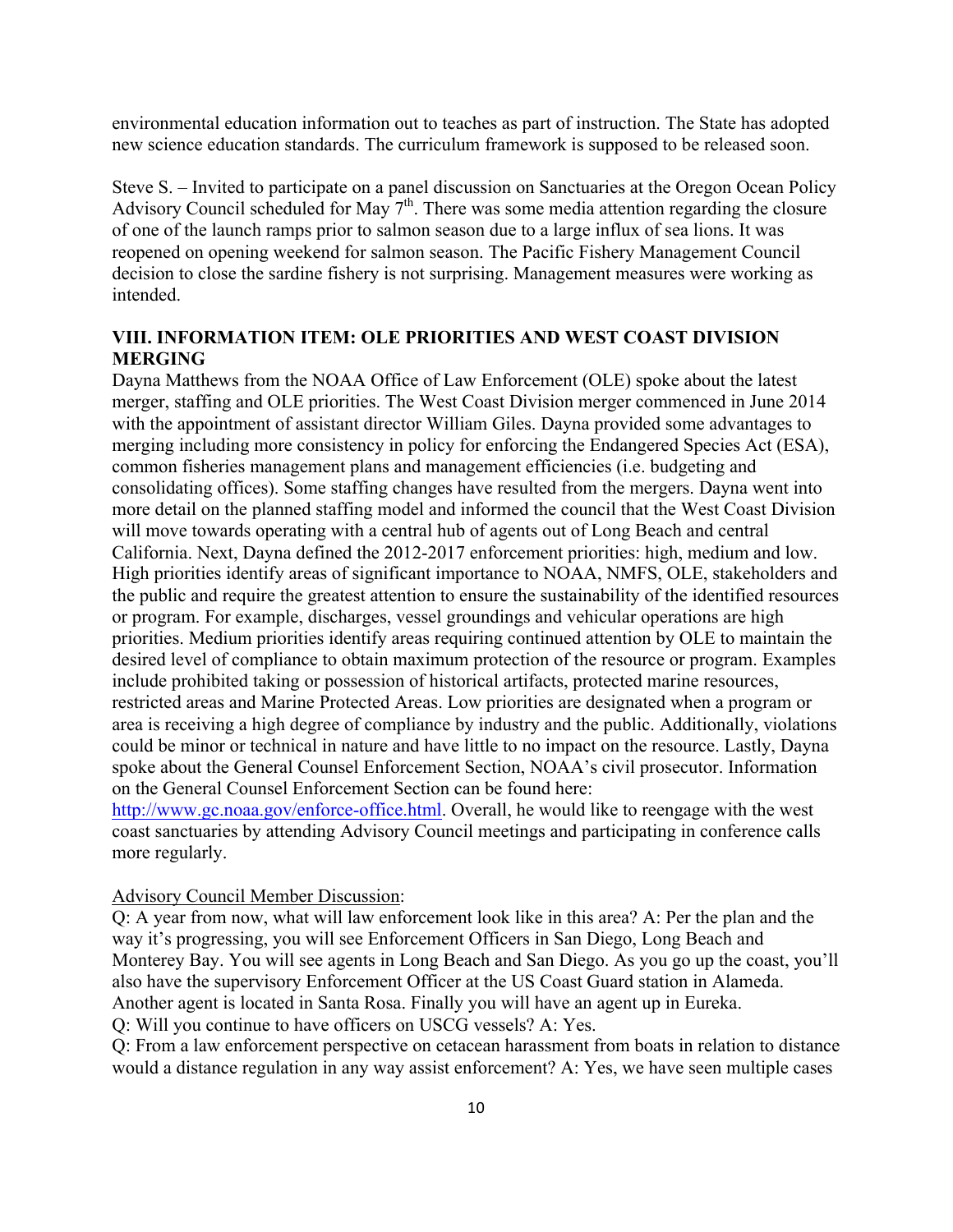where distance regulations have been demonstrated under the Endangered Species Act and the Marine Mammal Protection Act. We have a couple of demonstrations of that around the country. Prohibitions exist on the east coast with Right whales, in Hawaii with Humpbacks and Puget Sound with Orcas. Those are largely driven by how an animal is listed under the ESA. If it is listed as threatened it is not in direct violation of the ESA unless you have a corresponding prohibition to go along with it. If it is listed as endangered, then it would be an immediate prohibition. From an enforcement standpoint, in terms of using the law, there is discretion. Q: Do you know why there isn't a prohibition for distance from Humpbacks here like there are elsewhere? Why do those other areas have a prohibition and we don't if the Humpback is listed as endangered under the ESA? A: There is a prohibition on take under the ESA. However, harm needs to be defined. To the extent you set up a prohibition, it would be a lesser penalty compared to an ESA take, which is a very serious offense. If you use the General Counsel website, you'll see a penalty section and how they are derived. You could also see summary settlements, which consist of a bail schedule that exists in the Sanctuary and is used as a tool by enforcement officers. Every region of the country is handled differently.

Q: Who establishes these prohibitions? A: It depends on what act you're operating under. The Sanctuary has its own act and set of regulations under the umbrella of NOAA. If you are operating under the MMPA, NMFS develops those prohibitions. It is important to understand guidelines are not enforceable whereas prohibitions can be enforced.

#### **IX. INFORMATION ITEM: WATER QUALITY PROTECTION PROGRAM UPDATE**

Bridget Hoover updated the council on the Water Quality Protection Program Memorandum of Agreement (MOA). It is going through revisions because the current MOA expires on May 1st. The WQPP essentially works within the watersheds draining to the Sanctuary. The WQPP focuses on establishing relationships and works collaboratively with other organizations to address water quality issues. The committee is made up of five local entities, four state entities, three federal governments, academia, research, non-profits and industry. The majority of the MOA describes who has what authority and who is going to work together to implement the WQPP action plans. Bridget also shared a brief background of the MOA since 1992. The same signatories in 1992 remain today. When the first MOA was written it was short and brief because the WQPP hadn't been developed. It was revised in 2005-2006 and was part of the last management plan review process to better reflect the WQPP. These MOA's are good for five years. This latest revision included minor edits, clarifications, revised permit review language and updated programs. Now they are waiting on comments from the other signatories before it is sent up to Sanctuary Headquarters for final review.

#### Advisory Council Member Discussion

Q: With regard to standards recommended by the Sanctuary and what the regional boards adopt, will there be transparency with the scientific and/or public process? A: That is a great question. It would seem that the first step would be to reach out to the other agencies like the EPA and State Water Resource Board, and discuss the process. We would likely defer to them first, and then the State would ultimately have to adopt or reject it similar to what we do with a proposed rule. We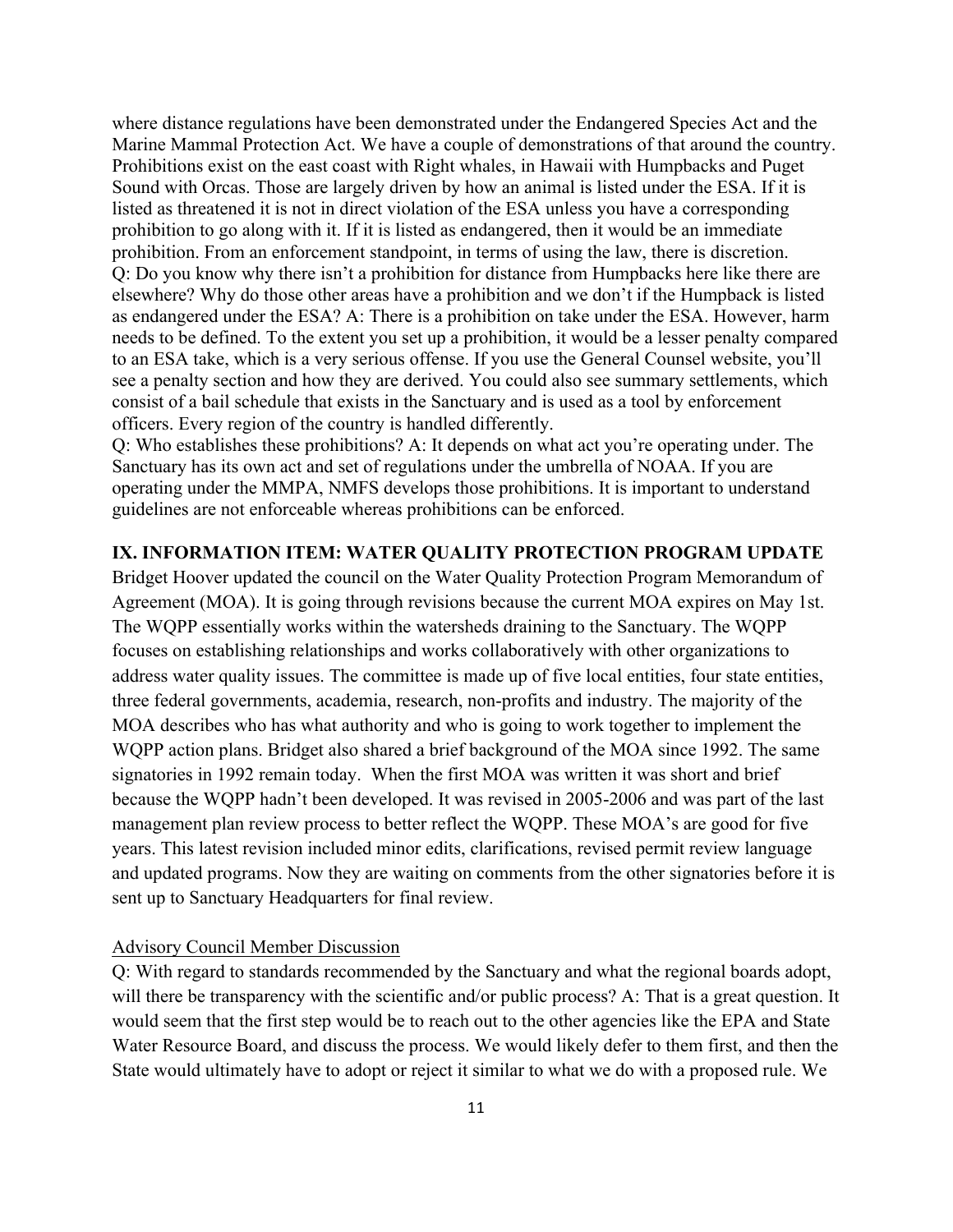then authorize their permits. MBNMS could make recommendations but it would go through the existing State noticing process. Most of the MOA outlines how partners work together. Q: There was a major concern with a superior court case in Santa Cruz County, from an agriculture point of view there is a desire to know the Sanctuary's position on WDR policy, if there has been a change or if this is still a continuation of the prior policy? A: The policy of the Sanctuary has not changed at all. Our work in watersheds is fairly collaborative and working towards solutions to those problems.

#### **X. INFORMATION ITEM: VOLUNTEER PROGRAMS**

Lisa Emanuelson shared some information with the Advisory Council on a few of the Sanctuary's volunteer programs. She provided brief descriptions of the Urban Watch, Snapshot Day, First Flush, ASBS monitoring, Bay Net and Team OCEAN programs. Additionally, she highlighted the volunteer hours and corresponding economic values of these programs. These programs focus on monitoring specific areas linked to MBNMS and provide opportunities for local residents to get involved and learn more about water quality issues, monitoring efforts, Sanctuary resources and key management topics. Volunteers receive varying degrees of training and could participate in a range of activities. For example, volunteers could collect water samples from storm drain outfalls in the Urban Watch program or interact directly with visitors along the shoreline or on the water with the Bay Net and Team OCEAN programs. Lisa noted Snapshot Day is one of the biggest volunteer water quality monitoring events and focuses on rivers and streams flowing into MBNMS. Each year a report is produced containing the analyzed data as well as identified areas of concern. The next Snapshot Day will be on May  $2<sup>nd</sup>$ . Overall, volunteer programming is an integral part in supporting the Sanctuary's mission through educating visitors about wildlife, collecting important data and providing advice on the major management and protection issues in the Sanctuary. For more information on these programs and how to get involved please follow this link:

http://montereybay.noaa.gov/getinvolved/volunteer/welcome.html.

#### Advisory Council Member Discussion:

Q: Do you have your own fleet of kayaks for the Team OCEAN program? A: Yes, Team OCEAN has its own fleet of kayaks and gear displaying the National Marine Sanctuaries logo.

## **XI. INFORMAITON ITEM: EXPLORATION CENTER UPDATE**

Sanctuary Exploration Center (SEC) Director, Lisa Uttal provided an update on the latest progress the SEC has made since it was opened in 2012. Over the past 2.75 years, the SEC has made contact with over 180,000 visitors. Nearly 175,000 of those contacts are with the general public. The rest of the contact is made through tours, events and facility rentals. In the last 2.5 years, the SEC has been in business for facility rentals including wedding parties, film festivals, rotary events, birthdays etc. Lisa also highlighted this week is volunteer appreciation week. The volunteer program currently consists of 95 active volunteers, eight gift store volunteers and eight UCSC internships. Citizen science plays a large role in the SEC's strategic operating plan.